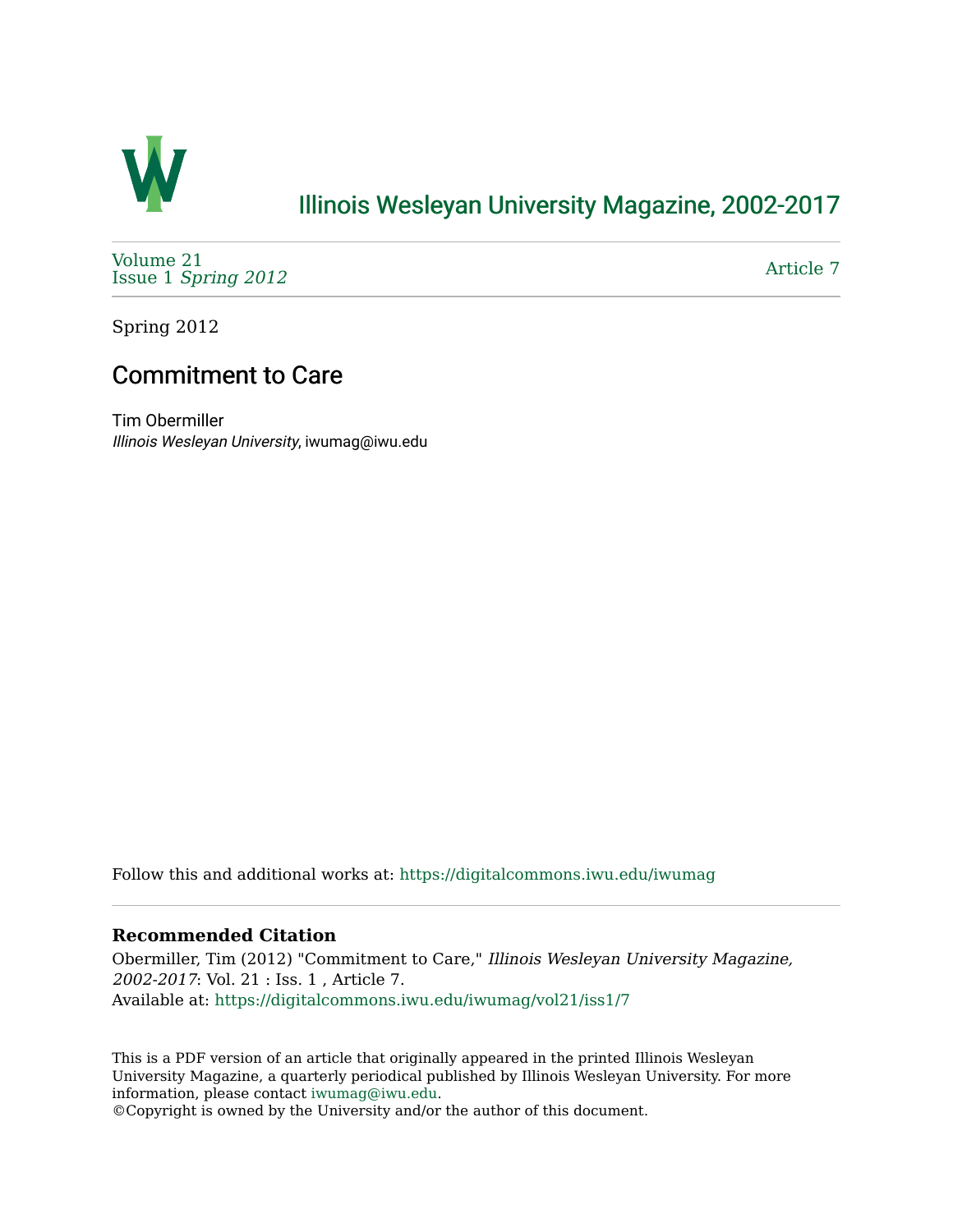

# **Commitment to Care**

**Jody Reyes '96 embraces her new role as leading cancer center's clinical director.** 

From Bloomington to Iraq, Jody (Shepard) Reyes has thrived on the mission of bringing health and comfort to her patients. In her newest role, she is bringing that commitment to patients in support of their battles with cancer.

In the fall of 2010, Jody joined City of Hope National Medical Center as clinical director of hematology and hematopoietic cell transplantation (HTC), leading a team of nurses and support staff who provide direct care to patients battling cancers of the blood and immune system, such as leukemia and lymphoma.

Based near Los Angeles, City of Hope is part of the National Comprehensive Cancer Network, a nonprofit alliance of 21 of the world's leading cancer centers.

City of Hope leads the HTC field as one of the world's largest and most successful transplant centers, performing more than 525 transplants annually.

Jody brings an important set of skills to a critical post, according to Shirley Johnson, chief nursing and patient services officer. "More than half of our inpatients on any given day are hematology patients. Coordinating care for that program is a significant responsibility, and not just anybody could fill those shoes," says Johnson. "Jody possesses well-developed leadership and communication skills, and she really shares our vision — continuing to improve our already excellent outcomes for transplant patients."

"The way I see it," says Jody, "my job is to create an environment where everybody who reports through me and quite frankly, those who don't — can thrive. If leadership remains focused on caring for our staff, they can just show up for work and give their heart and soul to the patients and families. They then can go home after their work is done and recharge their batteries so they can come back to work and do it all over again."

Jody received her bachelor's degree in nursing from Illinois Wesleyan in 1996 and later earned an M.S.B.A. from Boston University. After college, she spent two years as a ambulatory care nurse for Bloomington neurosurgeon Ann Stroink '76. In 1999, she joined the Navy as an active-duty nurse. She arrived in Kuwait four years later as a member of the team whose mission was to construct a mobile surgical hospital. But before that could happen, she was selected to augment a shock trauma platoon and soon found herself on the front lines with the first wave of Marines heading to Baghdad Iraq. (Jody's time in Iraq was reported in the Summer 2004 *IWU Magazine.)*

As the first line of defense for critically injured patients, Jody and her Navy team provided lifesaving trauma care. "We didn't perform major surgeries," she says. "Our job was to stop the bleeding and stabilize the patients